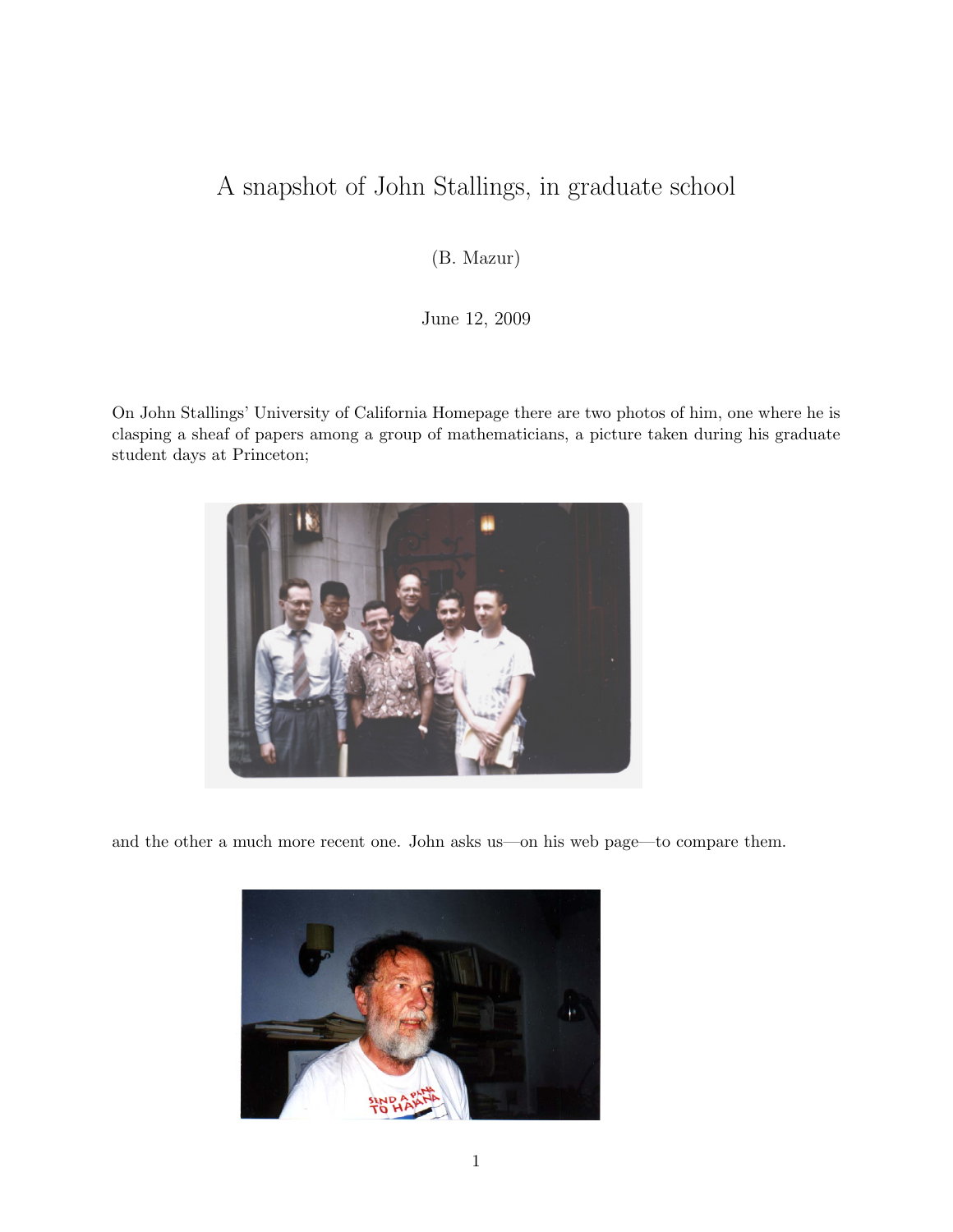The older Stallings in a grand white beard is engrossed in something off-camera, his interest in whatever it is, sparks a questioning look; there is movement in that still photo, with the hint of smile coming on. The younger Stallings has the more composed smile I remember vividly from our graduate student days: both diffident, and at ease.

I remember, when we were graduate students at Princeton, many occasions, when John would stride into a room, intoning something or other with a kind of playful irony in his resonant Arkansas accent. Once, after thinking that he had solved something, but found a hole in his argument, he sang out these lines of Keats:

And Joy, whose hand is ever at his lips Bidding adieu.

His response accomplished—in my eyes—the magical trick of converting the common experience of finding a hole in one's proof—a sure, but minor, downer, one would think—into a joyous testimonial of the ephemerality of joy. And this was typical, I think, of the grounded, self-ironic, and alwaysamused way he walked through the world (with his successes, or his setbacks, with his foibles and his gifts).

Stallings was the center of a group of graduate students (Jim Stasheff, Han Sah and I were part of that group) hellbent on piercing the mysteries of a subject that goes, nowadays, under the not very glorious name of point set topology but at the time I would often call it pure topology where the adjective pure had for me—I'm now amazed to say—a moral force: all other versions of topology were, I thought, in some sense adulterated—adumbrated by crutches such as *polyhedral*, or *smooth*, or—heaven forbid—complex analytic or algebraic structures that would alloy—would sully—the topological essence of the spaces being studied.

I can't imagine that my companions in this group had the same puritanical view as I did, but we all shared the drive to understand what we considered to be the primal objects of topology (notably the real line, the closed interval, the circle, the disc, etc.) and to protect them from the various encroaching monsters and chimeras such as solenoids, Cantorian concoctions, impacted sine curves, and that deep sea serpent: the long line. This latter creature John would always deferentially refer to as the long long line alliteratively drawing out the music of those slow syllables in honor of the immensity of the referent. There was something strident in our engagement in this pursuit: we would fall over ourselves dreaming up more and more arcane criteria that distinguished, say, the classical unit interval from one of these behemoths, and when we failed, we—joyously—would stomp and proclaim: "We don't even know the unit interval!"

But John was at home with—and comprehended—the creations of geometry that struck our fancy in a clearer, more vivid, and more original way than any of us did, whether it was an exhibit from the cabinet of counter-example wonders that I described above, or was one of the even more wonderful constructions of Alexander, Antoine, or Bing. It was an extraordinary experience to watch John talk so slowly and visualize things so fast.

Of course, in the more official world of studies we were taking in the standard fare of graduate studies in topology, with heavy doses of Spectral Sequences, H-spaces, and other equipment of the